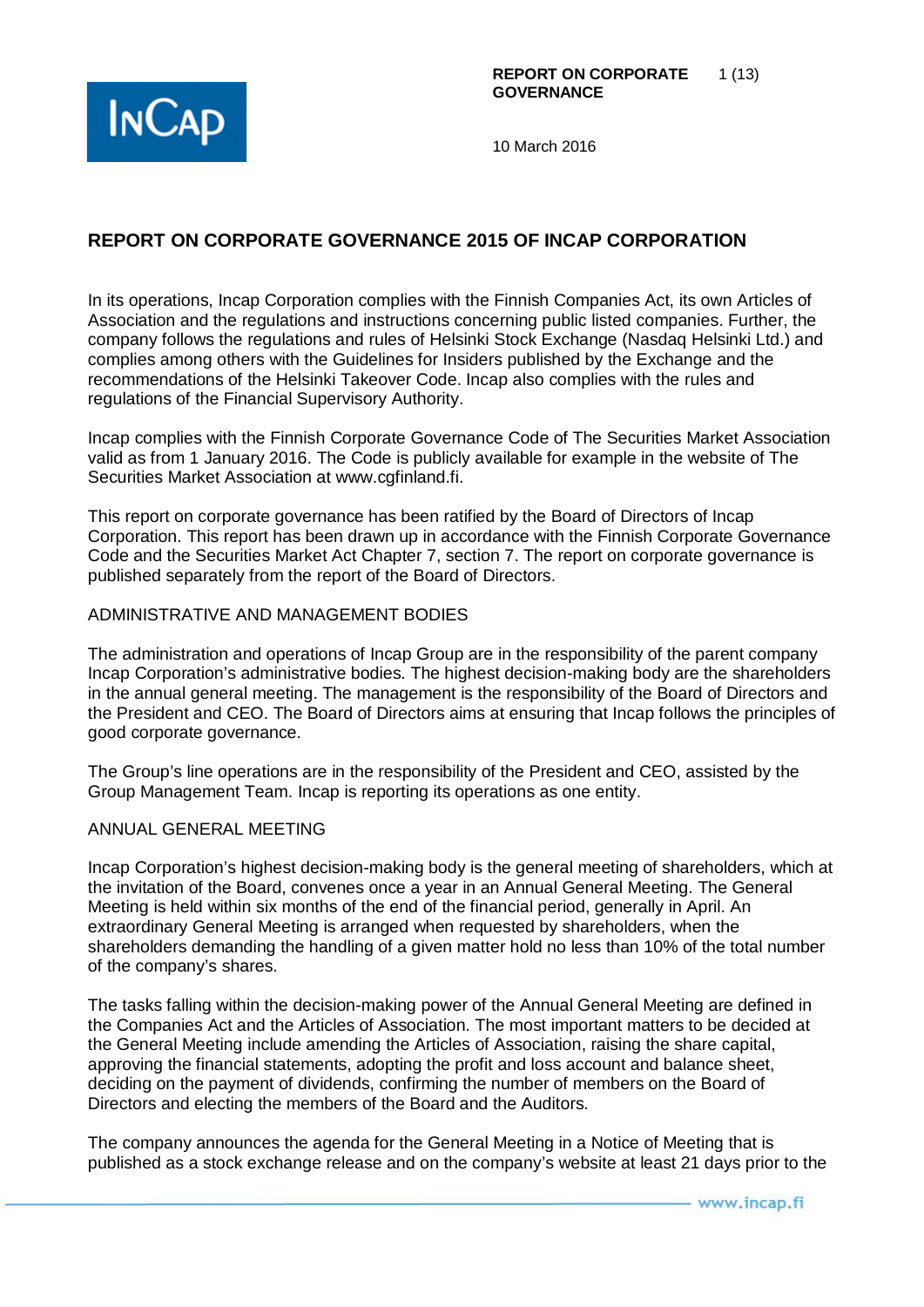

General Meeting. At the same time, the company publishes the total number of shareholders and votes on the date of the notice, the documents that will be presented to the General Meeting, the proposals of the Board or of another authorised body as well as eventual items that have been included in the agenda without any proposal for a decision to be made. The information is available on the company's website at least until the end of the General Meeting.

The proposals for the composition and the remuneration of the Board of Directors as well as for the auditors are published in the Notice of Meeting, provided that the shareholders who have given the proposals are holding at least 10% of the votes conferred by the shares in the company and provided that the candidates have given their consent to being elected and that the company has received the information in good time so that the proposals can be included in the Notice of Meeting. Corresponding proposals given by shareholders with at least 10% of the votes after the publication of the Notice of Meeting are disclosed separately. The personal information on the candidates is published on the company's website.

The company will disclose on its website the date by which a shareholder must notify the company's Board of Directors of an issue that he or she demands to be addressed at the General Meeting. The date will be published no later than by the end of the financial period preceding the General Meeting.

The General Meeting is organised in the way that promotes, with the available reasonable means, the shareholders to participate in the meeting and to exercise their ownership rights effectively.

Present at the General Meeting are the President and CEO, the Chairman of the Board of Directors and all the members of the Board of Directors. Persons proposed to the Board will participate in the General Meeting that decides on their election. Also the Auditor is present at the Annual General Meeting.

The minutes of the General Meeting with results of the voting as well as the appendices to the minutes relating to the decisions of the General Meeting shall be published on the company's website within two weeks after the General Meeting. Documents of the General Meeting will be kept on the company's website at least for a period of five years from the General Meeting in question.

Incap Corporation's Articles of Association do not contain redemption clauses and the company is not aware of shareholder agreements or agreements restricting the transfer of the company's shares.

> *In 2015, the Annual General Meeting was held on 31 March in Helsinki. A total of 15 shareholders participated, representing a total of 69.4% of the company's shares and votes.*

> *An Extraordinary General Meeting was held on 7 May 2015. A total of 14 shareholders participated, representing a total of 59.95% of the company's shares and votes. The Meeting was convened to decide on a rights issue with the number of new shares to be issued being a maximum of 109,114,035 shares.*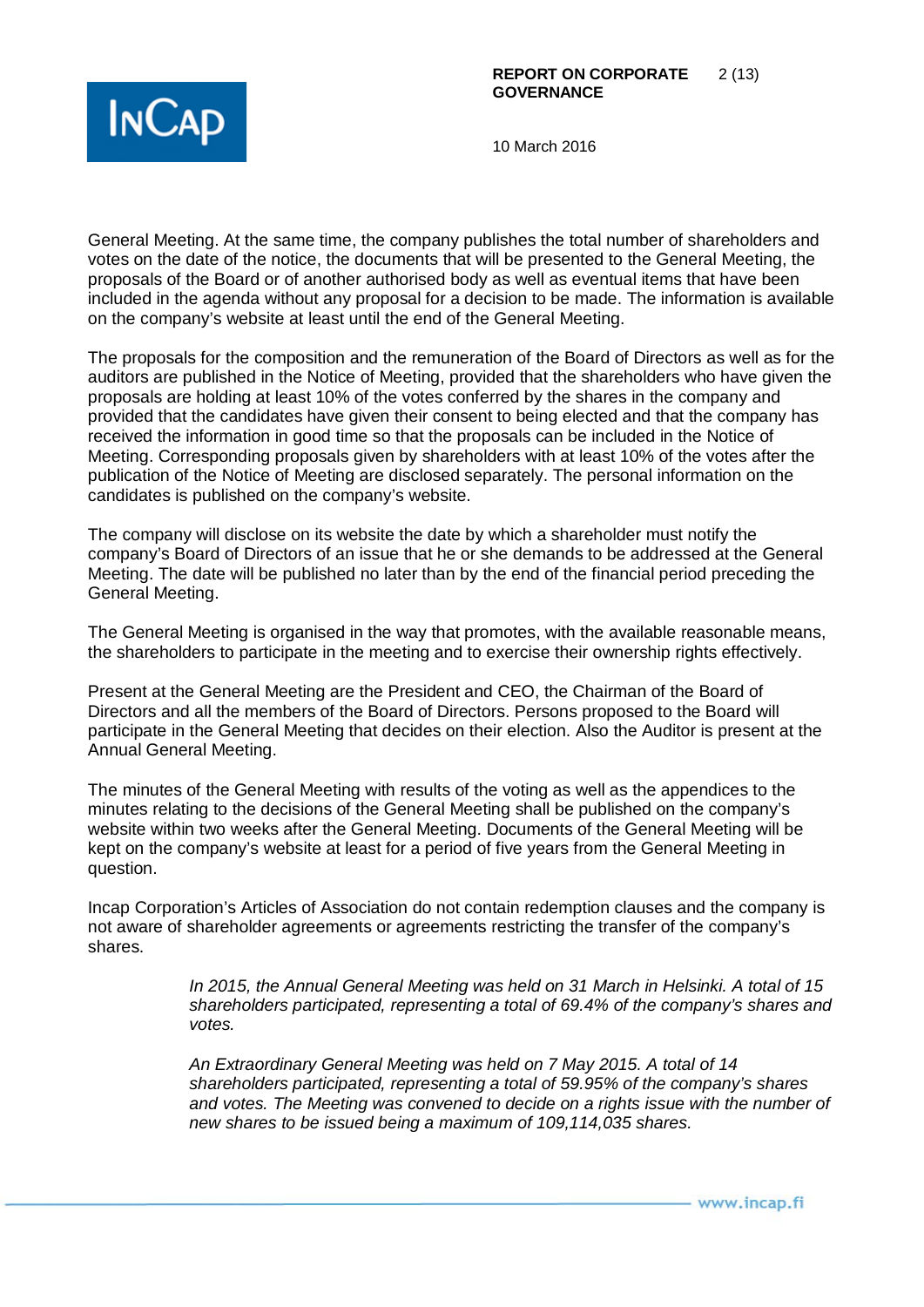

### BOARD OF DIRECTORS

The administration of Incap Corporation and the due arrangement of its operations are attended to by the Board of Directors. The duty of the Board of Directors is to promote the best interest of the company and all its shareholders. The Annual General Meeting determines the number of members on the Board of Directors and elects the Directors. The proposal for the composition of the Board of Directors is prepared by the Board of Directors. Under the Articles of Association, the Board of Directors shall have from four to seven ordinary members. The term of office for members of the Board of Directors is one year and it commences from the date of the Annual General Meeting at which they are elected and ends at the close of the next Annual General Meeting. Directors can be re-elected.

When the number of Directors and the composition of the Board are decided, the requirements set by the company's operations and the present development stage of the company shall be taken into consideration with the target to ensure an efficient management of the Board's tasks. Persons to be elected to the Board shall have the qualifications required by the duties and the possibility to devote a sufficient amount of time to attending to the duties. In order to ensure the diversity of the Board of Directors, the Board of Directors will consider the age, gender, education and experience of the candidates when preparing the proposal for the composition of the Board of Directors. Both genders are represented on the Board.

When electing Board members, it is taken into consideration that the majority of the Directors must be independent of the company. In addition, at least two of the Directors representing this majority must also be independent of significant shareholders in the company. The Board is evaluating the independence of the members and informs who are independent of the company and who are independent of significant shareholders. For the evaluation of a member's qualifications and independence, a member shall give to the Board adequate information and inform also on the eventual changes in the information.

New members of the Board of Directors are introduced to the company's operations. The President and CEO will ensure that all Directors have access to sufficient information on the company's operations, operating environment and financial position.

Incap Corporation's Board of Directors steers and supervises the company's operational management. The most important tasks of the Board of Directors are to:

- decide on the Group's strategic objectives
- decide on the Group structure and organisation
- review and approve interim reports, half-year reports, business reviews, financial statement release, consolidated financial statements and the Report of the Board of Directors
- approve the Group's operating plan, budget and investment plan
- decide on mergers and acquisitions, divestments and other corporate restructuring
- decide on individual investments of strategic and financial importance and contingent liabilities according to the approval guidelines of the company
- approve the Group's financing agreements and contractual risks that are above average
- approve the Group's risk management and reporting procedures
- approve the Group's financing policy
- approve the framework of the Management team's terms of employment and pay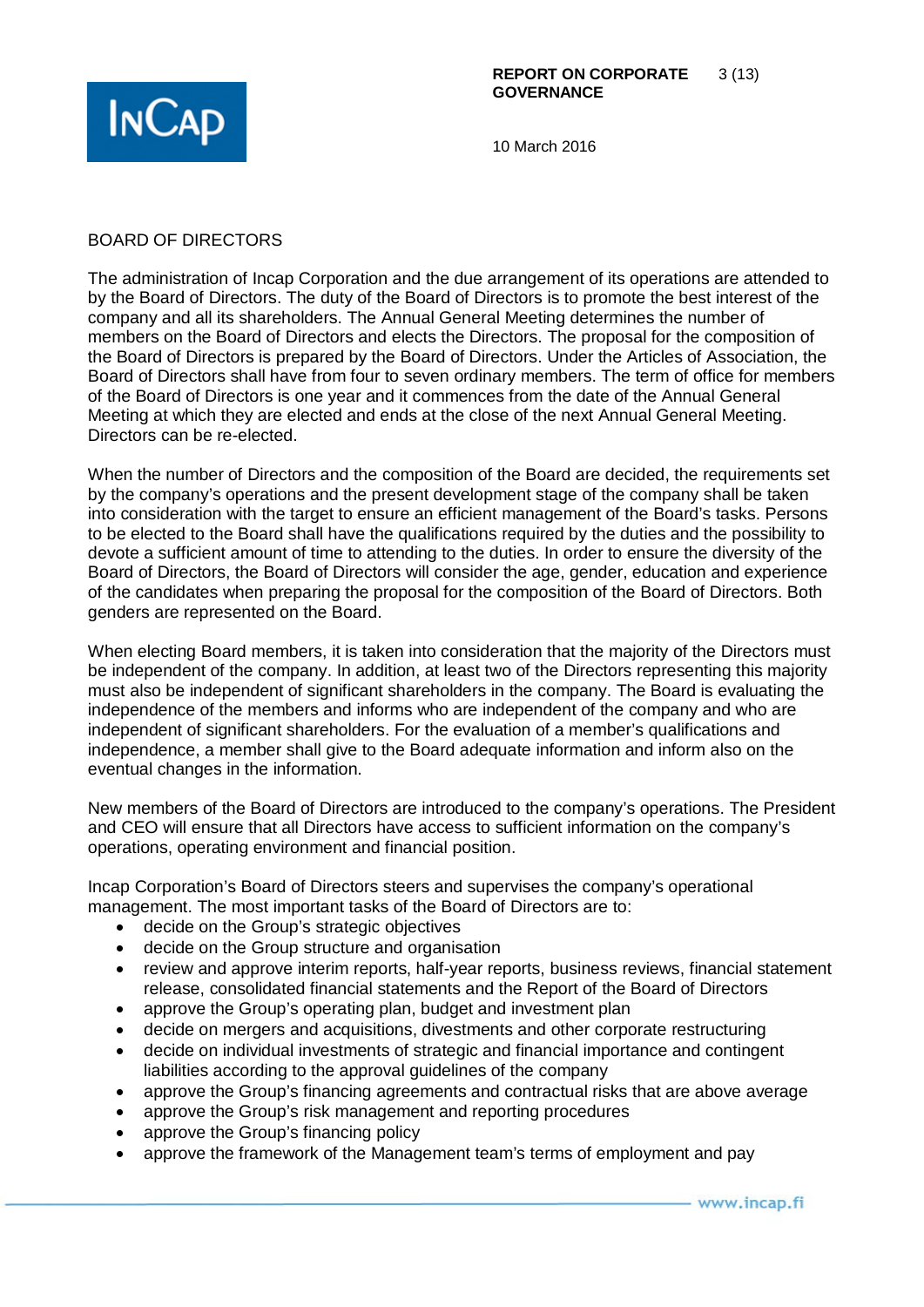

- decide on the Group's performance bonus system
- appoint the President and CEO and decide on his or her compensation
- ensure that the company's management system is functional.

The Board of Directors ensures that the company has specified guidelines for internal control and that the company is monitoring the proper functioning of the control. Further, the Board of Directors ensures that the company has specified the values that the company shall comply with in its operations.

The Board of Directors has drawn up written rules of procedure for its work, describing the major tasks, operating principles and decision-making procedures of the Board of Directors. The Board of Directors meets as required and it has a quorum when at least half of the members are present. The decisions are made by the statutory majority and in case the votes are even, the Chairman of the Board has the decisive vote. The Board will elect the Chairman among its members.

The Board of Directors draws up an action plan and annual calendar for the period between General Meetings. The plan includes among others the meeting schedule and the regular topics of the agenda. The number of the meetings during financial year as well as the average attendance of Directors at the meetings is recorded in the Report of the Board of Directors.

The Board conducts an annual evaluation of its performance and working methods using an internal self-assessment method.

The biographical details and holdings of the Directors as well as information on the remuneration paid to Directors and their other financial benefits for the financial year are published in the Annual Report and on the company's website.

Considering the scope of the company's operations the Incap Group does not have a Supervisory Board and the Board of Directors has not appointed committees.

The Board of Directors shall take care of the duties of an audit committee in accordance with the written rules of procedure for its work. In this role, the Board of Directors among others

- monitors the process of financial statement reporting
- monitors the efficiency of internal control and risk management
- reviews the description of the main features of the internal control and risk management systems in relation to the financial reporting process, which is incluced in the company's Corporate Governance Statement
- monitors the statutory audit of the financial statements and consolidated financial statements
- evaluates the independence of the statutory auditor or auditing firm, particularly the provision of related services to the company.

*The Annual General Meeting on 31 March 2015 resolved to elect five members to the Board of Directors. Fredrik Berghel, Olle Hulteberg and Susanna Miekk-oja were reelected and Rainer Toiminen and Carl-Gustaf von Troil were elected as new members to seats on the Board of Directors. At its organisation meeting, the Board of Directors elected from amongst its number Olle Hulteberg as Chairman of the Board.*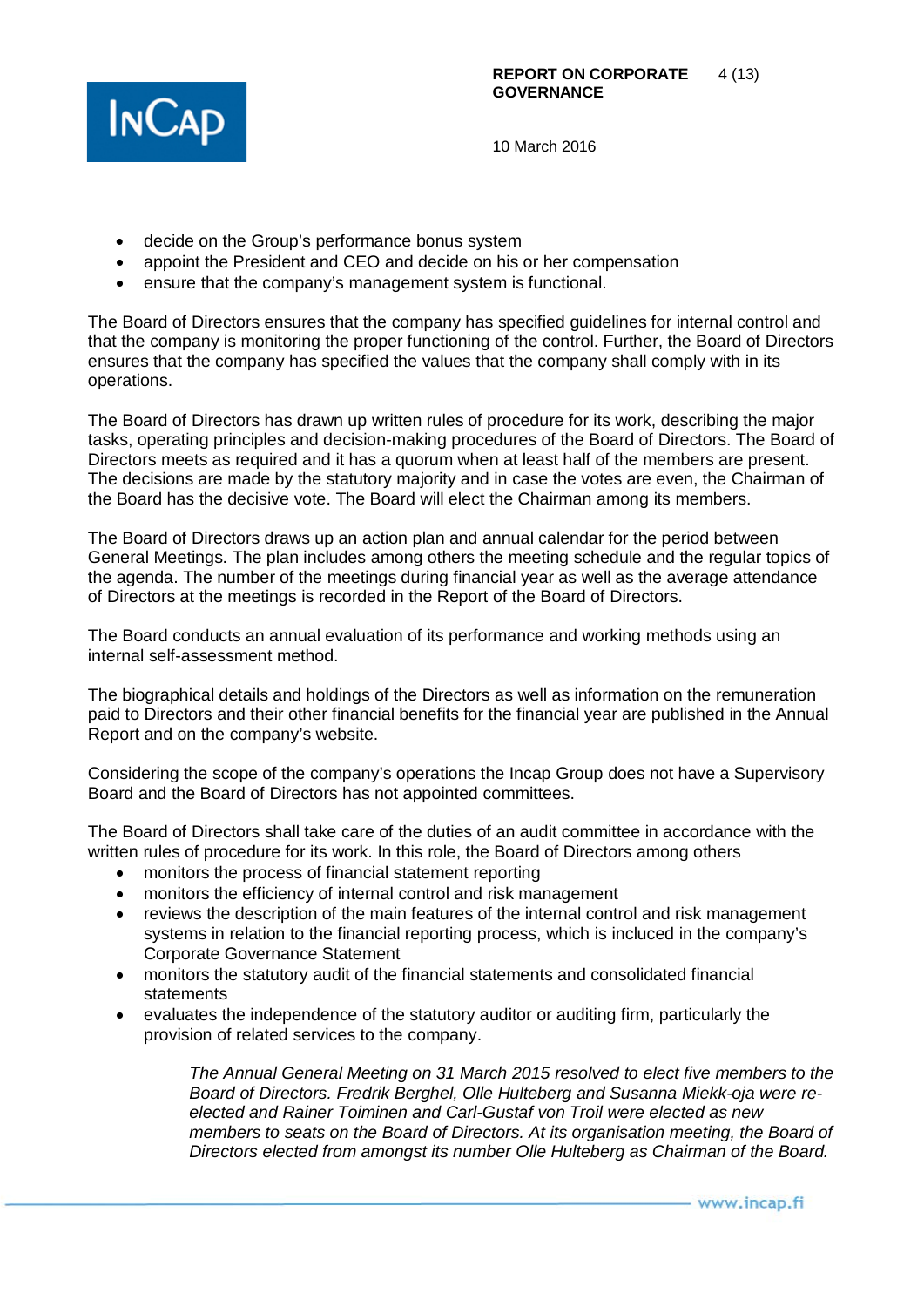

#### *Members of the Board in 2015:*

*Until 31 March 2015: Lassi Noponen (Chairman of the Board until 4 March 2015) LL.M., MBA, born 1963 Chairman of the Board and a partner at Cleantech Invest Plc A non-executive director, who is independent of the company and its major shareholders Incap shares (direct ownership and holding of interest parties: 1,059,332*

*Raimo Helasmäki M.Sc. (Eng.), born 1963 Executive Vice president at Nammo Group and President of Nammo Lapua Oy A non-executive director, who is independent of the company and its major shareholders Incap shares: 179,888*

*For full year 2015: Fredrik Berghel M.Sc. (Eng.), born 1967 CEO of Inission AB A non-executive director, who is independent of the company. Incap shares (direct ownership and holding of interest parties): 90,490,452*

*Olle Hulteberg (Chairman of the Board as from 4 March 2015) M.Sc. (Eng.), born 1962 Managing Director of Inission AB A non-executive director, who is independent of the company. Incap shares (direct ownership and holding of interest parties): 90,490,452*

*Susanna Miekk-oja M.Sc., born 1950 Director, Danske Bank Plc Wealth Management A non-executive director, who is independent of the company and its major shareholders Incap shares: 466,042*

#### *As from 31 March 2015:*

*Rainer Toiminen M.Sc. (Eng.), born 1946 Retired from Metso Oy as from 2008 A non-executive director, who is independent of the company and its major shareholders Incap shares: 30,000*

*Carl-Gustaf von Troil B.Sc. (Eng.), born 1954*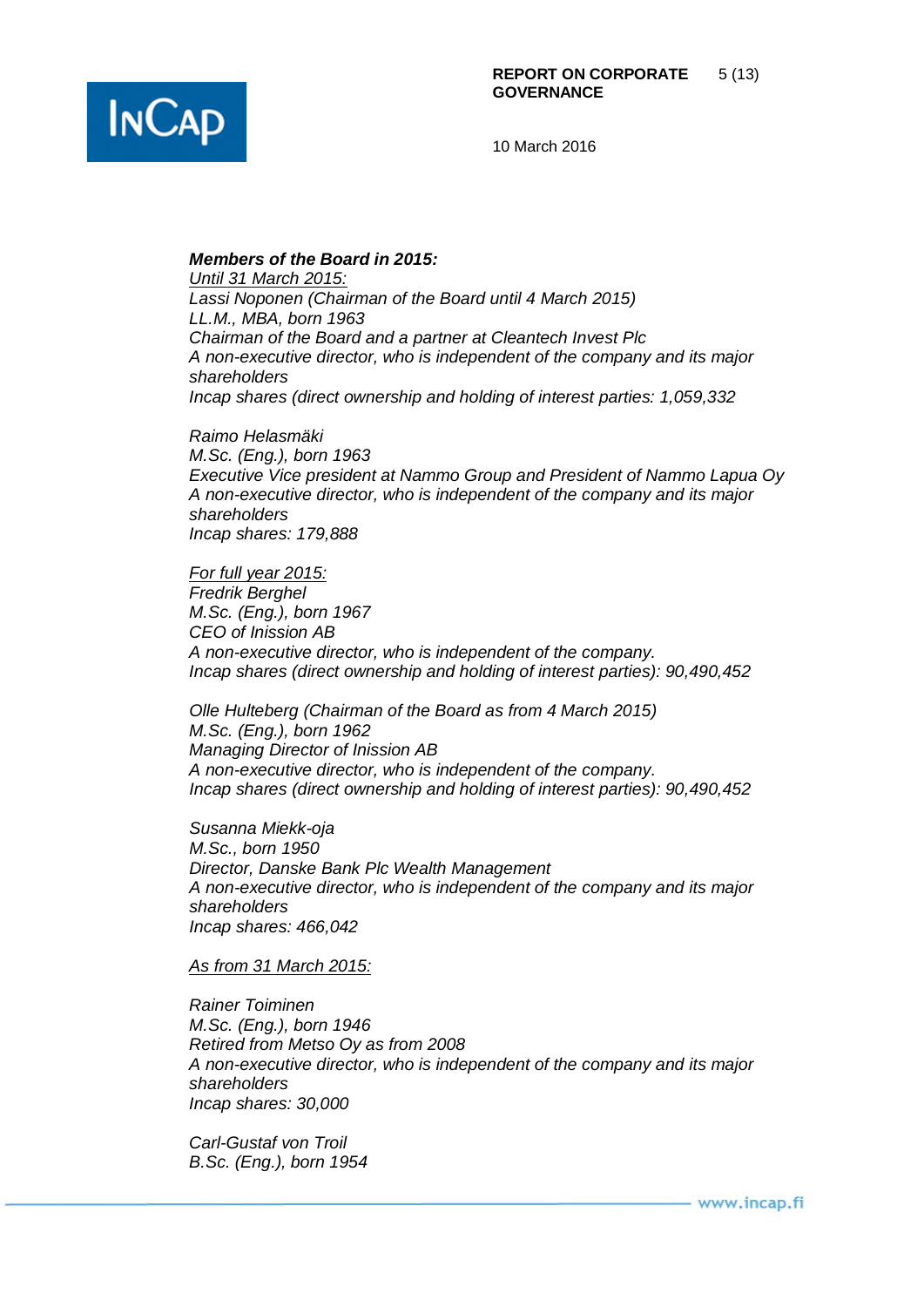

*Member of the Board at United Bankers, partner and asset manager at UB Wealth management.*

*A non-executive director, who is independent of the company and its major shareholders.*

*Incap shares (direct ownership and holding of interest parties): 2,030,162*

*The Board of Directors convened 26 times in 2015 and the average attendance was 83.8%.*

*Attendance in meetings and annual remuneration including meeting fees:*

| <b>Board member</b>    | Attendance | <b>Remuneration (EUR)</b> |
|------------------------|------------|---------------------------|
| <b>Fredrik Berghel</b> | 23/26      | 7,500                     |
| Raimo Helasmäki        | 3/7        | 11,775                    |
| Olle Hulteberg         | 22/26      | 11,250                    |
| Susanna Miekk-oja      | 24/26      | 33,700                    |
| Lassi Noponen          | 6/7        | 15,050                    |
| <b>Rainer Toiminen</b> | 15/19      | 7,500                     |
| Carl-Gustaf von Troil  | 16/19      | 7,500                     |
|                        |            |                           |

*Part of the remuneration has been accumulated during 2014 and was paid in 2015.* 

*The 2015 Annual General Meeting confirmed that the annual remuneration paid to the Chairman of the Board of Directors shall be EUR 15,000 and the annual remuneration paid to Directors shall be EUR 10,000. No separate fee for each meeting is to be paid to the members of the Board. The salaries and remuneration paid to Directors in 2015 totalled EUR 94,275.*

*None of the Directors was part of the share-based compensation system. The Board has appointed no committees.*

## PRESIDENT AND CEO

The company's line operations are managed by the President and CEO, who carries out his or her duties in accordance with the instructions and regulations laid down by the Board. The President and CEO informs the members of the Board of Directors of the development of the company's business operations and financial position. The President and CEO is responsible for the legality of the company's operations and accounting and the reliable organisation of treasury management.

The President and CEO is appointed by the Board of Directors, which decides on the President and CEO's salary and other benefits. The terms and conditions of the President and CEO's employment are specified in writing in his or her written employment contract that is approved by the Board of Directors. The employment contract further specifies the financial benefits of the service, including the CEO's severance package and any other compensation. The Chairman of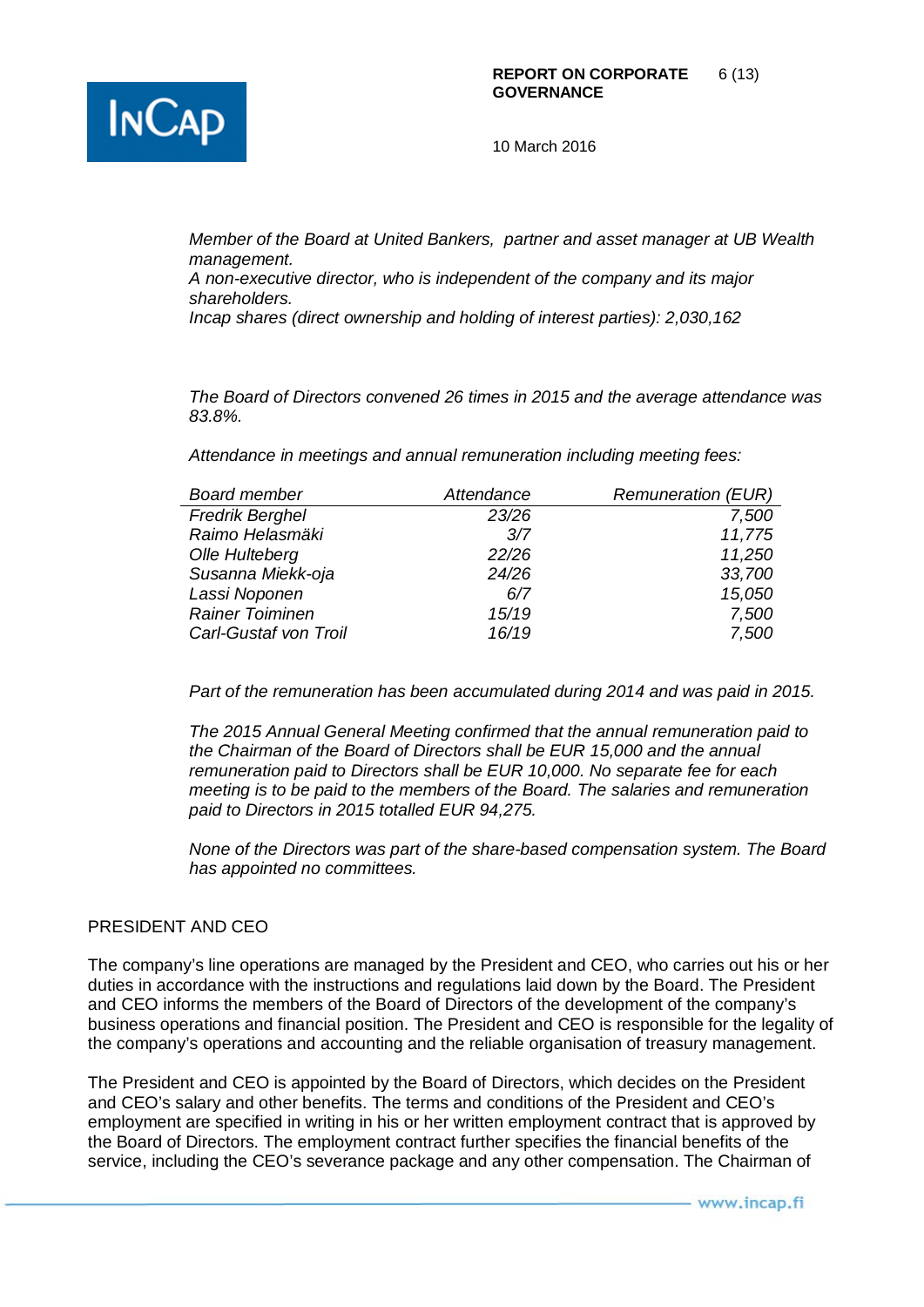

the Board of Directors is the President and CEO's supervisor. The President and CEO is participating in Board meetings as a presenting officer, but is not a Board member.

The biographical details and the holdings of the President and CEO are disclosed in the Annual Report and on the company's website in the same extent than the respective information of Board members. In addition, the company publishes the President and CEO's salary and other financial benefits included in his or her contract, shares and stock options received as remuneration, retirement age and the criteria for determining his or her pension, period of notice and the terms and conditions of salary for the period of notice and eventual other compensation payable on the basis of termination.

> *As the President and CEO of Incap Group served in 2015 Ville Vuori, B.Sc. (Eng.), eMBA.*

*The salary paid to Ville Vuori in 2015 amounted to a total of EUR 156,517. According to the executive contract, the chief executive's period of notice is six months. If the contract is terminated by the company, he will be paid the salary during the period of notice. The retirement age of the President and CEO is determined in accordance with the Employees' Pensions Act.* 

#### OTHER MANAGEMENT

The Incap Group's Management team assists the President and CEO in the management of line operations and participates in the preparation of matters that are to be dealt with by the Board of Directors. In addition to the President and CEO, the Management team includes the executives in charge of the company's different functions. The members of the Management team are appointed by the President and CEO, who also decides on the terms and conditions of the employment and salaries of the Management Team's members following the principles determined by the Board of Directors. The Management team meets regularly under the direction of the President and CEO, following the general guidelines of the Board of Directors.

The composition of the Management team with the members' biographical details and areas of responsibility as well as the members' holdings are disclosed in the Annual Report and on the company's website.

> *In 2015, salaries and other employee benefits paid to the Management Team members amounted to EUR 370,223. The share of fixed salary was 93 %.*

*Management team members, responsibilities and period of membership:*

*Ville Vuori President and CEO Murthy Munipalli Indian operations Kirsti Parvi Finance and administration, until 30 August 2015 Estonian operations, as from 17 November 2015*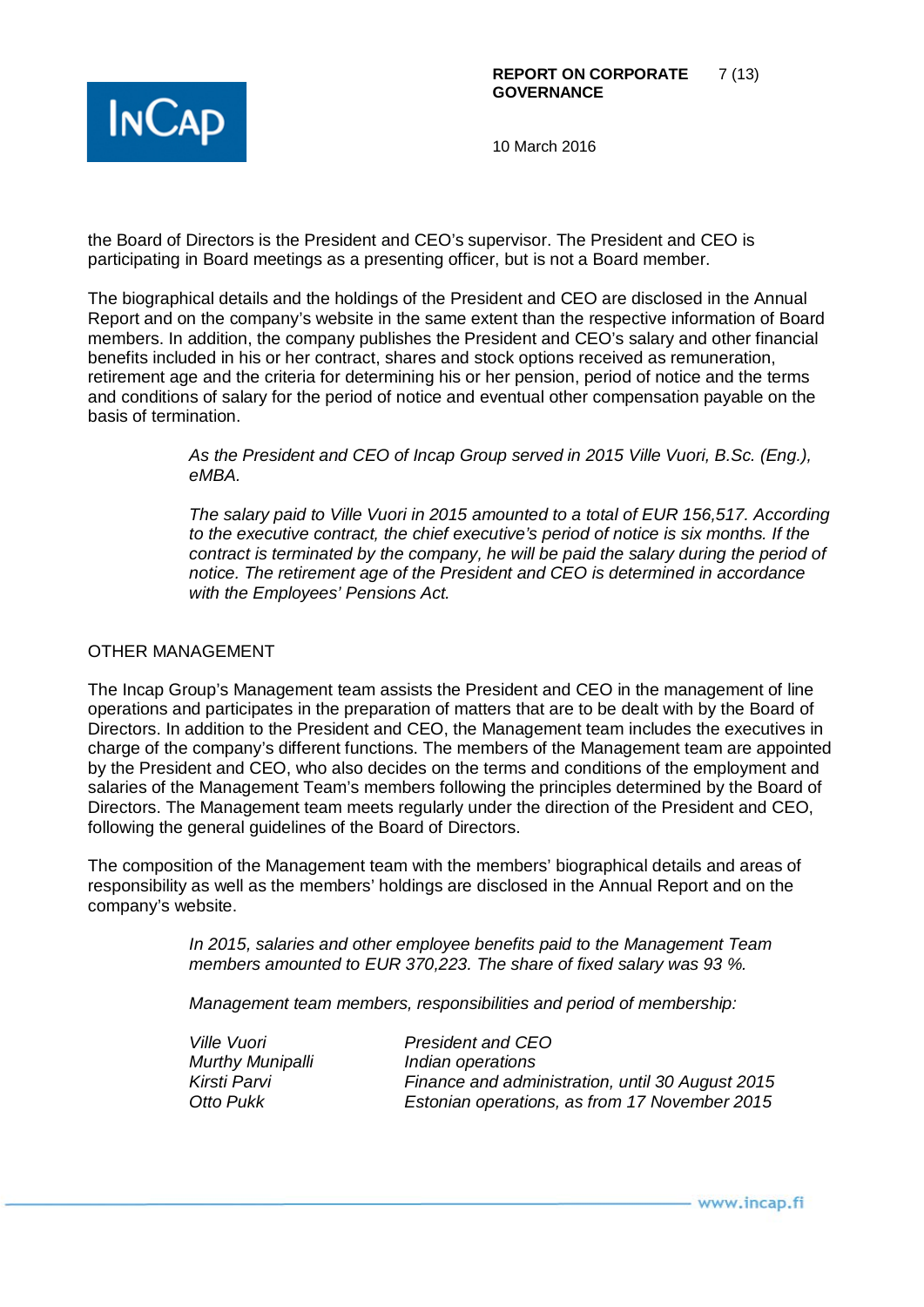

*Ville Vuori has acted as President and CEO of Incap Group as from 23 June 2014. He is B.Sc. Eng. and he has also gained eMBA. Ville Vuori does not hold any of Incap Corporation's shares.*

*Murthy Munipalli has been in charge of Incap's operations in India as from 2011. He came to serve at Incap in 2008 acting first as director for the sales and marketing in India. In January 2010 he was appointed to director of the business unit Energy Efficiency Asia. Munipalli is M.Sc. IT and he has also MBA in marketing. Murthy Munipalli does not hold any of Incap Corporation's shares.* 

*Otto Pukk joined Incap on 17 November 2015 and serves as the Managing Director of Incap's operations in Estonia. He is M.Sc. Econ. Otto Pukk does not hold any of Incap Corporation's shares.* 

## REMUNERATION AND INCENTIVES

The objective of the remuneration is to promote the long-term financial success and competitiveness of the company and the favourable development of the shareholder value. Remuneration is based on predetermined and measurable performance and result criteria.

The General Meeting decides on the remuneration payable for the Board as well as on the basis for its determination. The remuneration for Board of Directors can be paid, either fully or in part, in the form of company shares. Remuneration of a non-executive director will be arranged separately from the share-based remuneration scheme applicable to the company's President and CEO, other executives or personnel.

The Board of Directors decides on the remuneration and eventual other compensation of the President and CEO. The President and CEO decides on the remuneration and the terms and conditions of the other executives based on the principles determined by the Board of Directors.

Information on the remuneration and other financial benefits of the Board of Directors as well as the total number of shares and stock options held by the President and CEO and the Management team are published in the Annual Report and on the company's website.

The main criteria concerning the compensation system covering the President and CEO and other executives are decided upon by the Board of Directors and they are disclosed in the Annual Report and on the company's website.

> *At the close of the financial year 2015 the Board members and their interest parties, the President and CEO and the Management Team own a total of 93,016,656 shares. Members of the Board of Directors and the Management Team have no stock options.*

> *The company had no special incentive plan. President and CEO Ville Vuori is paid an incentive amounting to maximum 45% of his annual salary, with payment criteria being the operating profit (EBIT) and cash flow. During the financial year 2015, a total of EUR 25,178 were paid as an incentive for the President and CEO.*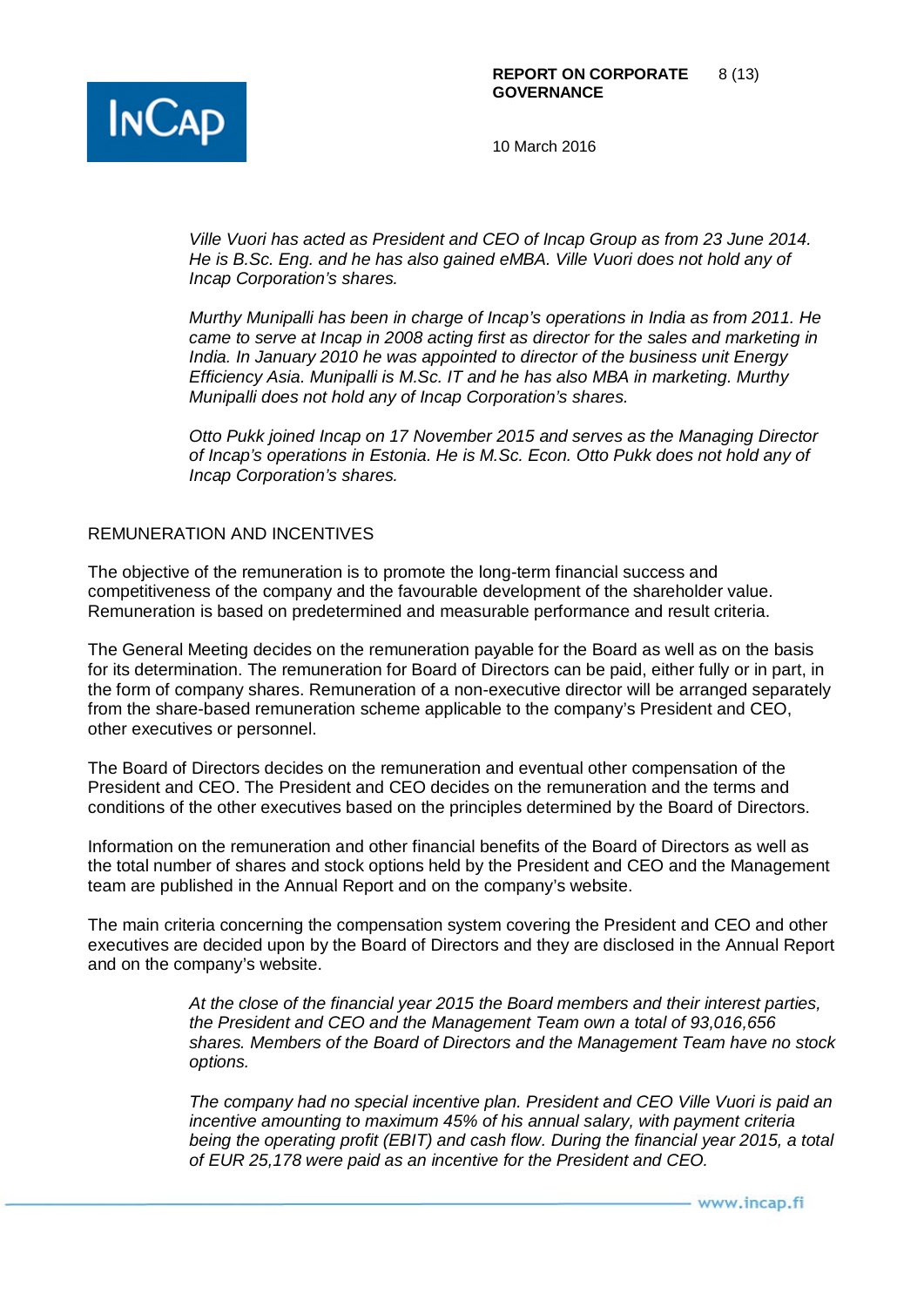

## MAIN FEATURES OF INTERNAL CONTROL AND RISK MANAGEMENT SYSTEMS RELATING TO FINANCIAL REPORTING PROCESS

The objective of Incap Corporation's internal control and risk management is to ensure that the company operates efficiently and profitably, that the information is reliable and that the regulations and operating principles are observed. The objective is further to identify, evaluate and follow-up the risks related to the company's business.

The Board of Directors at Incap Corporation is responsible for determining operating principles for internal control, as well as for monitoring the efficiency of instructions and control. Internal control at Incap is implemented at different levels of the company by the Board of Directors, the management and Incap's personnel.

The objective of internal control is to ensure that

- Operations are effective, functional and in line with the strategy.
- Financial reporting and information given to the management are reliable, complete and up-todate.
- Financial reports issued by the company give substantial and correct information on the company's financial position.
- The company operates according to specified internal operating instructions.
- The Group follows laws and regulations, as applicable.

Internal control relating to the financial reporting process is a part of the Group's internal control system. The consolidated financial statement of Incap is prepared in accordance with the international financial reporting standards approved by the European Union. The financial statement includes also the additional information required by the Finnish Accounting Standards and Companies Act. The financial statement of the parent company is prepared in accordance with the Finnish Accounting Standards.

## **Financial reporting process at Incap**

The Group's subsidiaries report to the Group's shared reporting system on monthly basis. Reported figures are reviewed by finance departments both in the Group and in the subsidiaries. The outsourced finance and administration of the Group acts as the Group's finance department and prepares the consolidated financial statement. The outsourced finance and administration further takes care of the book-keeping and reporting of the Finnish parent company. External and internal accounting and reporting of the subsidiaries in Estonia and in India is taken care by the local finance departments. The Group's finance department is preparing reports on Actual and Estimated to be included in the monthly meeting material for the Board of Directors. The Group's finance and administration monitor the observance of reporting and control processes. All finance functions also monitor the validity of external and internal financial reporting.

Interpretation and application of financial statement standards has been concentrated to the outsourced finance and administration. Based on the standards, common accounting principles for the Group have been determined. The Group's outsourced finance and administration gives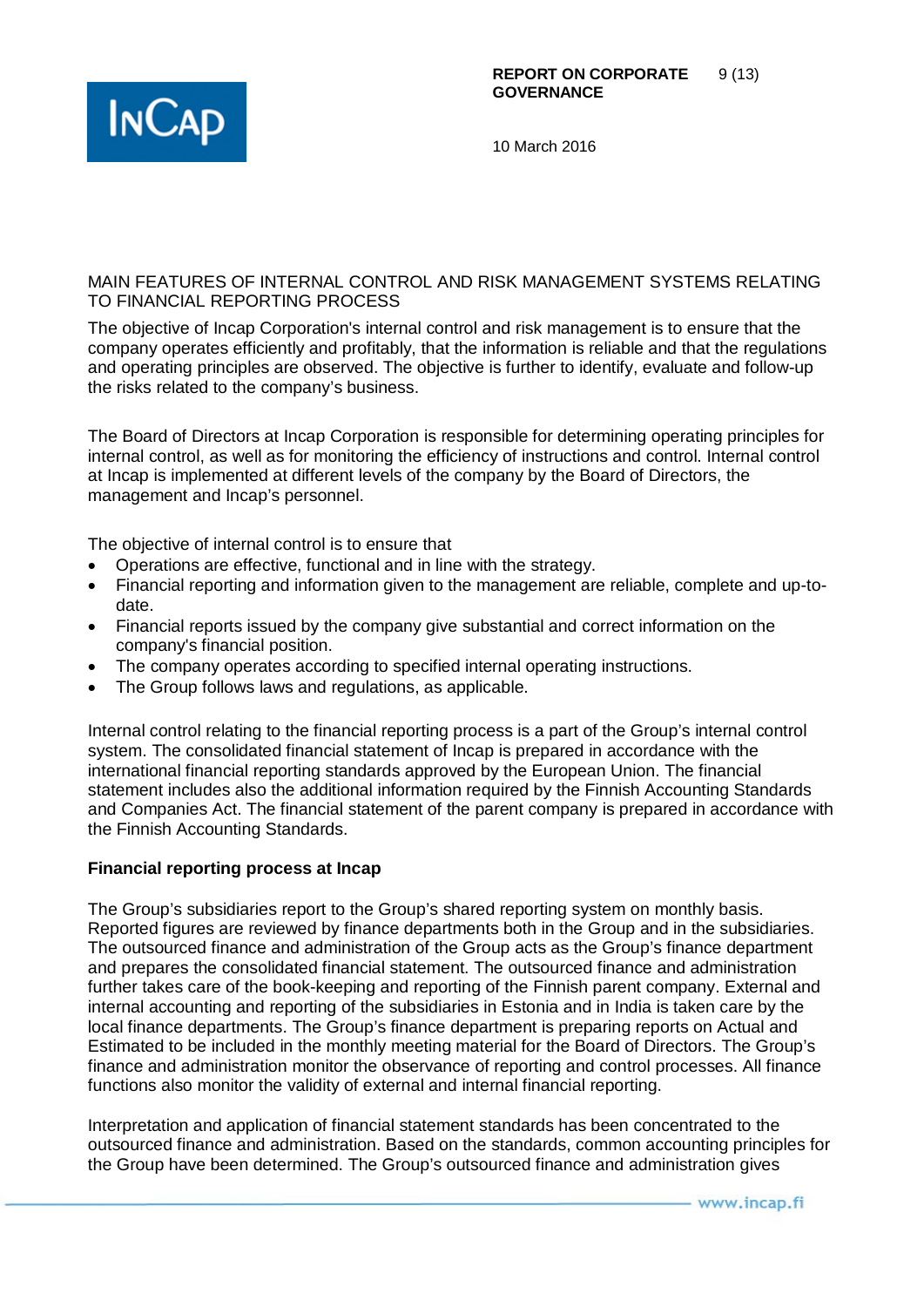

instructions to the organisation on the main principles of monthly reporting and is in charge of special instructions for reporting relating to budgeting and estimates. The Group's finance and administration shares internal information on processes and practices connected with the financial reporting. The finance and administration also organises targeted training to other organisation on practices and related changes in financial reporting when necessary.

## **Roles and responsibilities**

The Board of Directors has the final responsibility for the appropriate organisation of internal control relating to the financial reporting. The Board of Directors reviews and approves the financial statements, interim reports and other regulated financial reports. President and CEO, and the directors of subsidiaries are responsible for implementation of internal control relating to financial statement reports. In this task they are supported by the Group's finance and administration.

The Group's President and CEO is responsible for maintaining an efficient control environment. He is arranging internal control and risk management in practice. President and CEO is responsible for the legality of book-keeping practices and that the company's finance and administration is run reliably and with competence. The Group's directors and personnel promote the efficient internal control of the financial reporting process with their own actions.

#### **Control**

The control environment of the Group is based on the corporate principles and values. In operative units the Group-level instructions are observed, including among others guidelines for bookkeeping and reporting as well as principles for risk management and internal control relating to financial reporting. President and CEO and the directors of different functions are responsible for arranging adequate control actions, as well as training related to the observance of instructions in their units. Moreover, they shall are responsible for ensuring that book-keeping and administration in their own areas of responsibility comply with the laws, Group's operating principles and the instructions and orders given by the Board of Directors at Incap Corporation. The related control actions are operational instructions and practices, which ensure the implementation of the management's orders. These actions include, for instance, approvals, authorisations, inspections, balancing, performance monitoring, protection of property and division of tasks.

Own operations in the company are monitored continuously also by means of separate evaluations, such as internal audits and audits of the accounts, supplier audits made by customers, as well as external and internal quality audits.

Control of financial reporting is performed by the Board of Directors, the auditors, President and CEO, Group's management team and the Group's finance departments. The monitoring is done continuously, as a part of daily duties or on specific assignment.

The Group aims at integrating control in all daily operations. Efficient internal control presupposes that the duties at job are divided in an appropriate manner and that eventual risky combinations of duties are eliminated. Tools for control are among others the Group-level instructions, checkpoints of financial reporting, instructions for book-keeping and reporting as well as the Group's regular business reviews.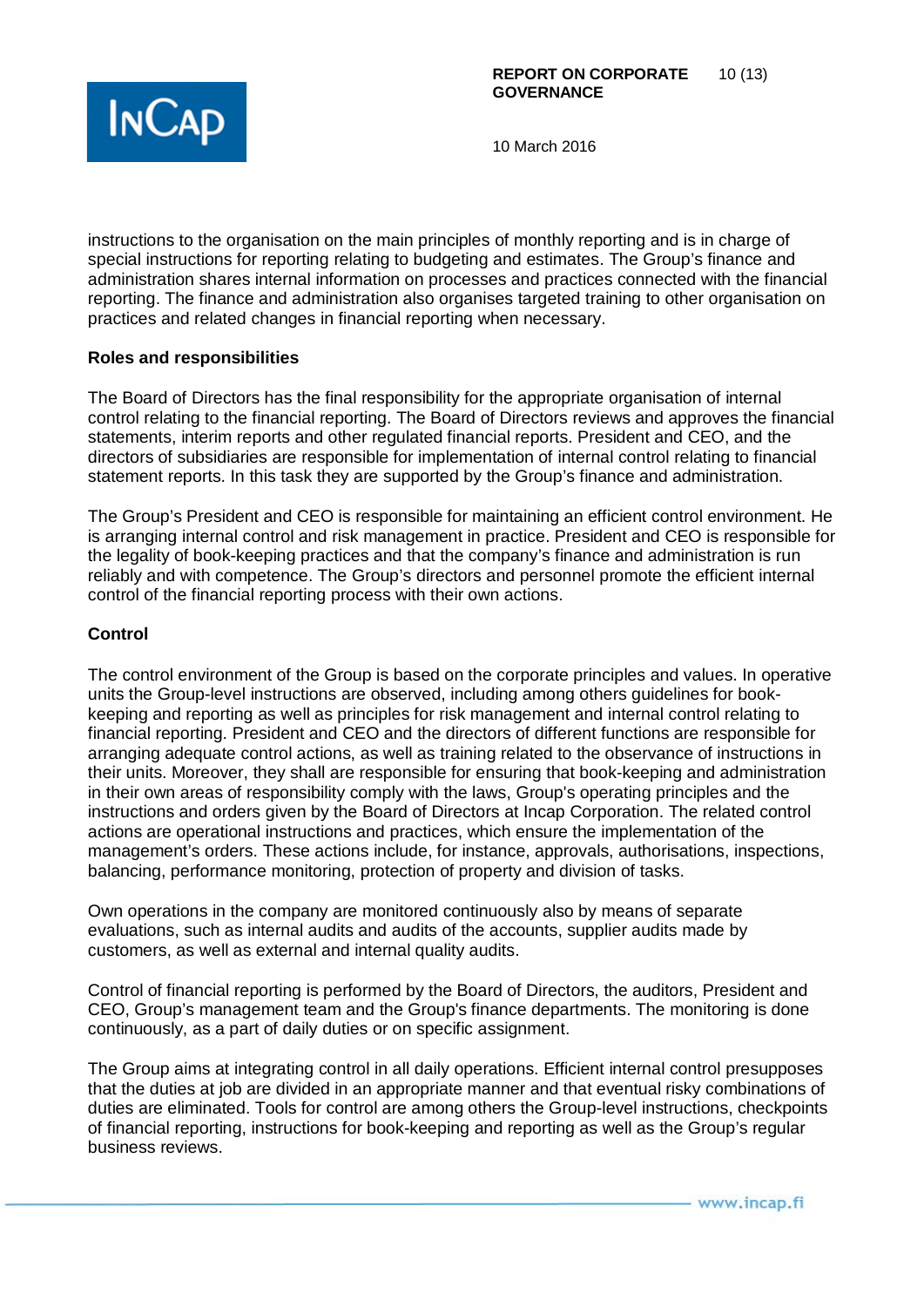

The Group has no specific organisation for internal auditing due to the scope of its business. The internal audit is organised so that the needed audit service is acquired from an external auditing service provider selected by the Group's Board of Directors. The service provider, usually an authorised public accountant, shall be independent, competent and fitted with adequate resources.

## **Evaluation of risks and control actions**

Evaluation of risks related to the financial reporting is part of the Group's comprehensive system for internal control and risk management: For identifying the risks related to the financial reporting Incap has determined targets for financial reporting. The purpose of the risk evaluation process is to identify and analyse the risks in the financial reporting process as well as to determine the means for managing the risks.

To manage the risks, control actions are set to all levels of the organisation. Especially the personnel in finance and administration have a remarkable role, as the control actions in their responsibility are focusing in a multi-dimensional way to business units and functions of the Group.

> *In the financial period 2015, special focus was on the development and improvement of the estimates for business and cash flow. Further, special attention was paid to monitoring the customer-specific profitability. Towards the end of autumn, a new tool for the Group's budgeting and estimating was introduced with the target to minimise the reporting risks. This development will be continued also in the forthcoming financial period. No internal audits were organised during 2012-2015 neither with own resources nor with external service.*

## RELATED PARTY TRANSACTIONS

Incap evaluates and monitors transactions concluded between the company and its related parties and ensures that any conflicts of interest are taken into account appropriately in the decisionmaking process of the company. The company will keep a list of parties that are related to the company. The company ensures that it determines and identifies the related parties and respective transactions.

The decision-making procedure applied in connection with related-party transactions is described annually in the Corporate Governance Statement. The related-parthy transactions are reported in the Report of the Board of Directors and in the annexes to the financial statements. Certain related-party transactions are disclosed in accordance with the rules of the Stock Exchange.

> *Incap Corporation does not have related party transactions that are material to the company or deviate from the company's normal business operations or are not made on market equivalent terms.*

#### **INSIDERS**

The Incap Group's Guidelines for Insiders comply with the Nasdaq Helsinki Ltd's Guidelines for Insiders, which came into effect on 1 December 2015, and they have been posted on the company's website. The Guidelines for Insiders have been distributed to all insiders and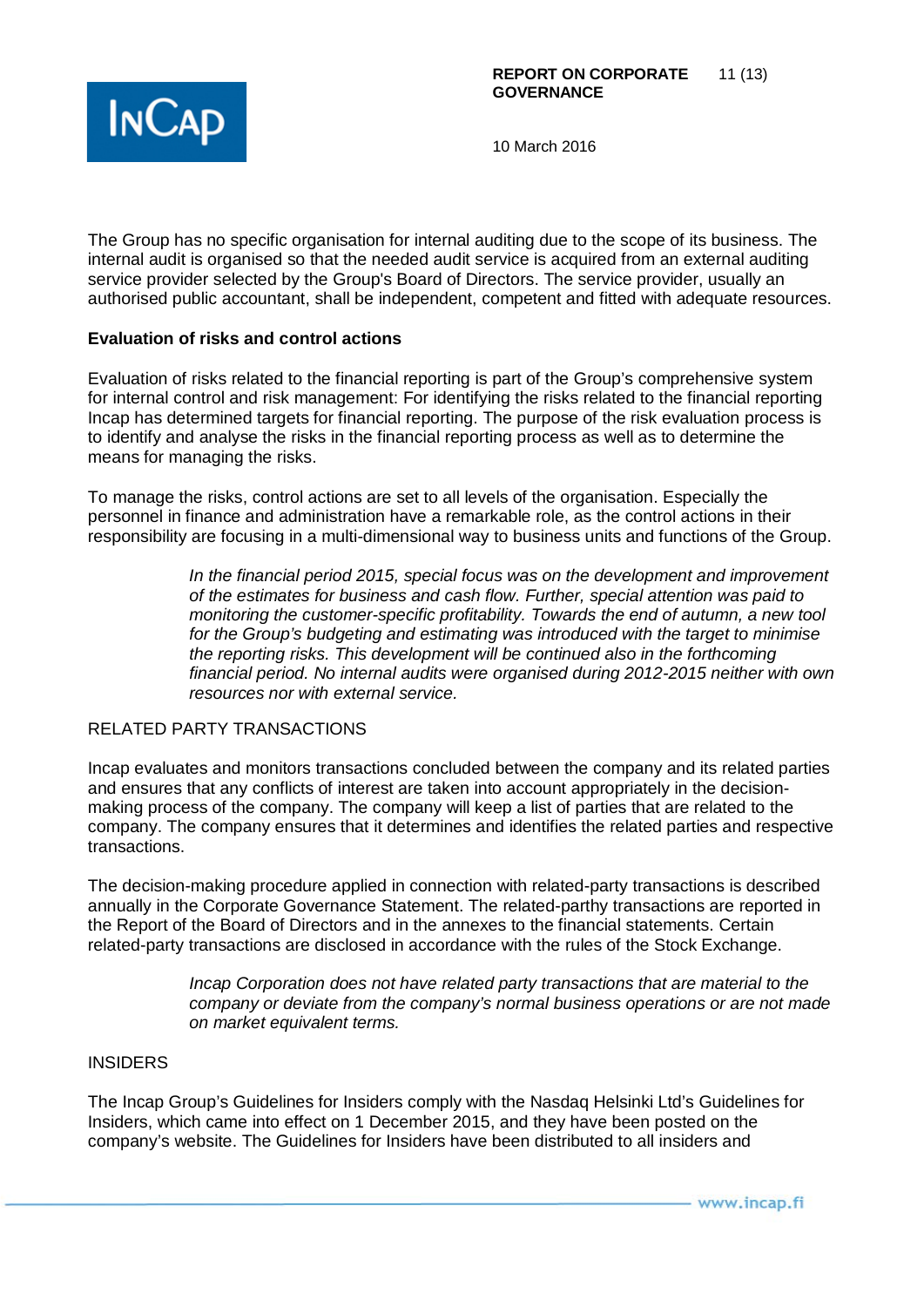

compliance with the Guidelines is supervised by, for example, inspecting the information on and trading by insiders once a year.

According to the company's Guidelines for Insiders, permanent insiders may not trade in the company's shares or equivalent securities in the 21-day period before the publication of an interim report or the financial statement bulletin. The appropriate time for such trading is within 28 days from the publication of an interim report and financial statement bulletin, nevertheless with the provision that a person who is a permanent insider does not have in his or her possession at that time any other insider information. The members of the Board of Directors and the Management team as well as the secretary to the Board of Directors must always ascertain the appropriateness of their own trading by checking with the person in charge of insider issues prior to ordering the purchase or sale of shares. Persons who are temporary insiders must not engage in trading in the company's shares during the time when they are insiders participating in a particular project.

The Group's permanent insiders are recorded in a register kept by Euroclear Finland Ltd. (former Finnish Central Securities Depository Ltd.). The register is divided into a public and non-public register. The public register includes the members of the Board of Directors, the Auditor, the President and CEO and the Management Team. The non-public register includes the secretary of the Board and Incap employees who have regular access to insider information in the course of their duties and whom the President and CEO has specified as insiders. A register of projectspecific insiders is kept by Corporate Administration.

## AUDIT

The primary purpose of the audit is to confirm that the financial statements give a true and fair view of the company's result of operations and financial position. In addition, the Auditor inspects the legality of the company's administration.

The Auditor is elected each year at the Annual General Meeting for a term that ends at the conclusion of the next Annual General Meeting. The proposal for Auditor made by the Board of Directors or by the shareholders having at least 10% of the companies votes will be published in the Notice of Meeting provided that the candidate has given his or her consent to the election and that the company has received the information in good time so that it can be included in the Notice of Meeting. If the candidate for an Auditor is not known to the Board at that time, a proposal made in a similar manner will be announced separately.

The fees paid to the Auditor, as well as the fees paid for non-audit services, if any, are reported in the Annual Report and on the company's website.

> *The 2015 Annual General Meeting re-elected as the company's Auditor the independent firm of accountants Ernst & Young Oy. The Auditor was paid in 2015 a total of EUR 36,561 in audit fees and EUR 10,836 for other services.*

#### COMMUNICATIONS

In connection with its financial statements and report of the Board of Directors Incap will release a separate report on the corporate governance. Up-to-date information on the issues addressed in